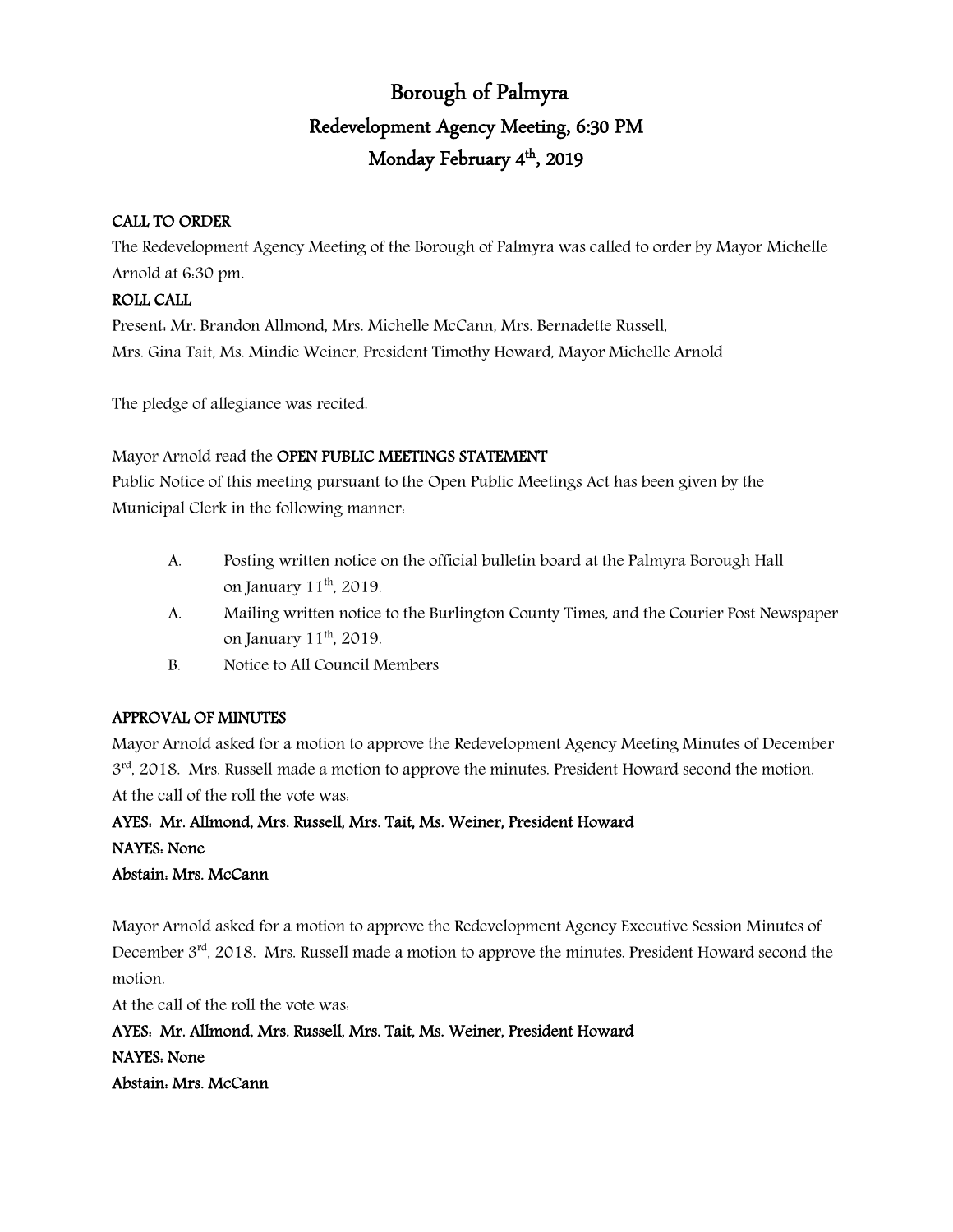#### PROFESSIONAL UPDATE:

Mr. Gural noted Mr. Brewer of our Redevelopment Attorney is present tonight however his update should be done in executive session.

#### DISCUSSION ITEMS

Mayor Arnold noted the Redevelopment Update for Block 24 Lots 1 & 2 formerly the PNC Building will be done in executive session.

Mr. Gural indicated, council previously received the professional update reports for the redevelopment area on the South Side Rt. 73 from Mr. Rosenberg and Mr. Gerkens. Included in your packet currently are Mr. Brewers and Mr. Hogue. Mr. Gural indicated he was still waiting for the reports from the attorneys at Capehart & Scatchard and would forward when received but the where not critical. Mr. Gural indicated the information regarding the New Jersey Brownfields IAWG is enclosed for your reading. Mr. Gural noted this is a company which we worked with in the past. Mr. Gural indicated we currently are not in a place to reach out and schedule a meeting but that could change in the upcoming months

#### PUBLIC COMMENT

President Russell made a motion to open the public portion for comment. President Howard second the motion.

#### All members present voted in favor of the motion

No one from the public wishing to be heard, President Russell made a motion to close the public portion. President Howard second the motion.

#### All members present voted in favor of the motion.

Mayor Arnold indicated there was business for executive session.

Mayor Arnold asked for a motion to approve Resolution 2019–87. Mrs. Russell made a motion to approve Resolution 2019-87, Resolution Excluding the Public from Certain Meetings pursuant to section 89 of the Open Public Meeting Act C. 231 P.L. 1975 regarding Property Values and Negotiations. Mr. Allmond second the motion.

## At the call of the roll, the vote was: AYES: Mr. Allmond, Mrs. McCann, Mrs. Russell, Mrs. Tait, Ms. Weiner, President Howard NAYES: None Resolution 2019-87 is approved

Borough Council went into closed session at 6:39 PM

#### Closed Session

Borough Council returned from closed session at 6:57 PM